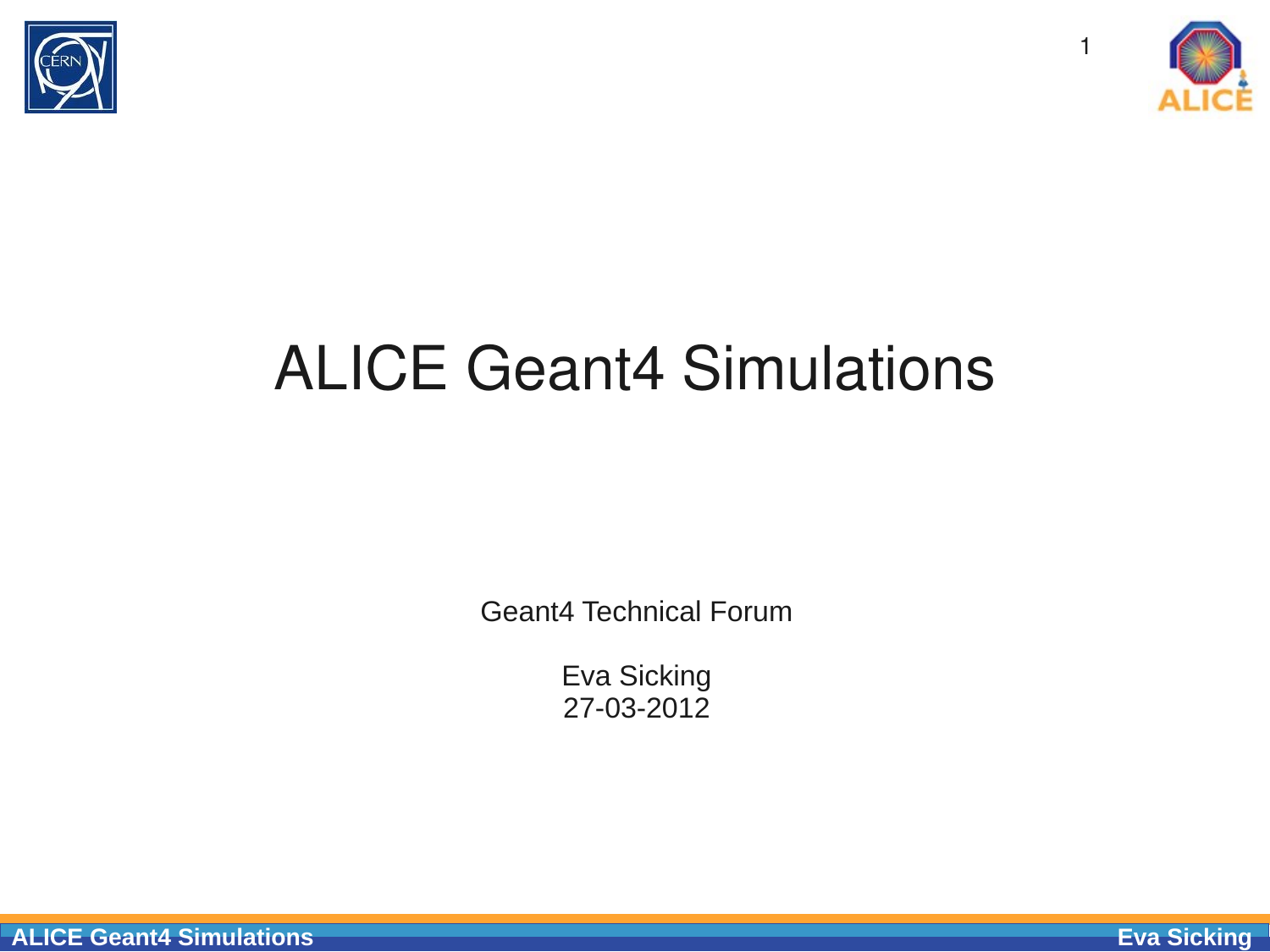### Recent Productions



• LHC12a3b - Geant4 v9.5, anchor run 126007, QGSP\_BERT\_EMV+optical, 1 M events

Check of compatibility of two Geant4 versions

Requested for

ALICE analyses

systematic

studies for

 $\mathcal{P}$ 

LHC12a3c - Geant4 v9.5, anchor run 119862, FTFP\_BERT\_EMV+optical, 2M events New PL

- LHC12a3d Geant3, anchor run 119862, 2M events
- LHC12a3e Geant4 v9.4.p03, anchor run 119161, QGSP\_BERT\_EMV+optical, 2M events
- LHC11h3a Geant3 anchor run 119161

Requested for systematic studies for ALICE analyses



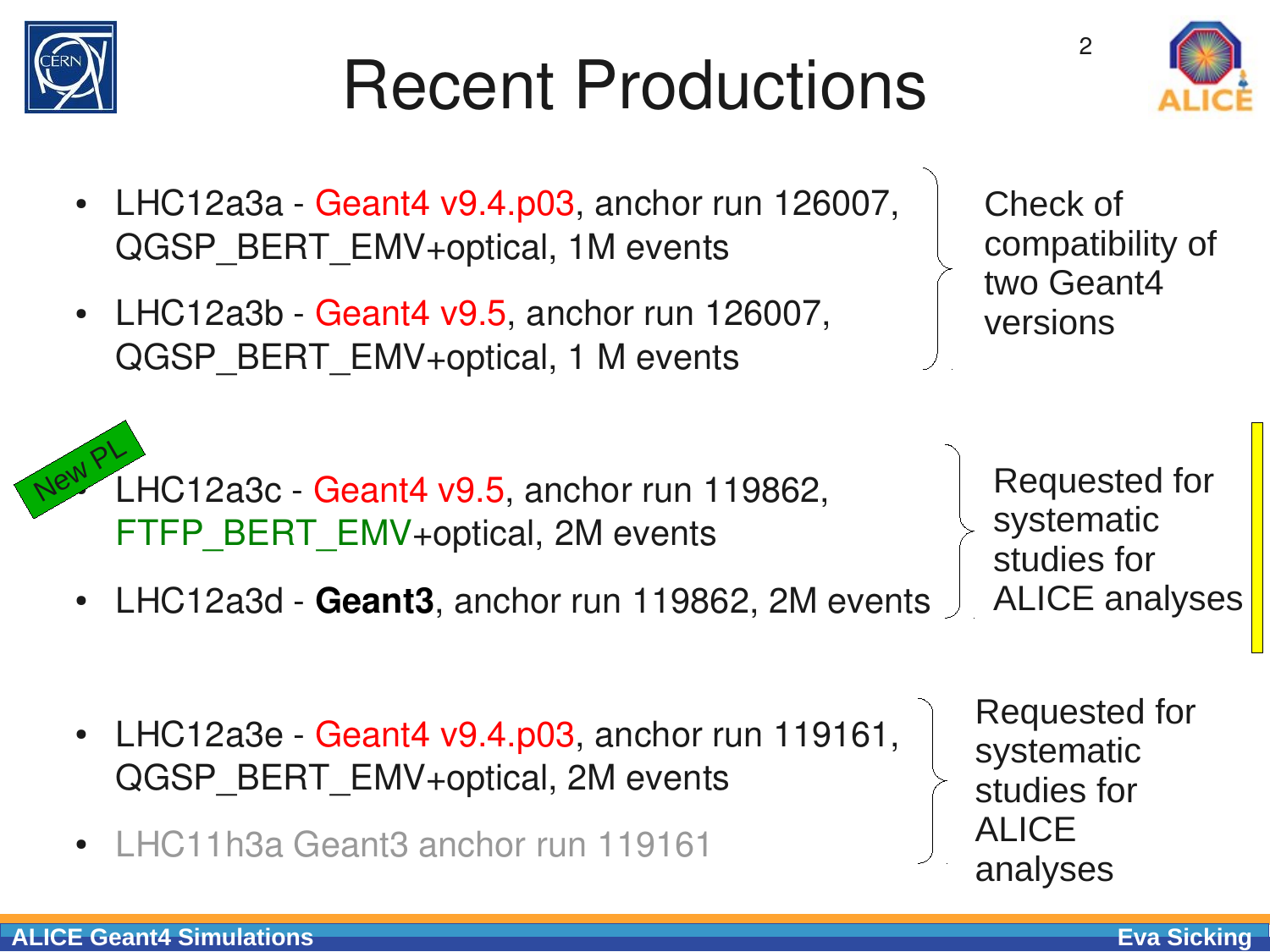

- Geant3 produced more charged secondaries than Geant4 (factor 1.2)
	- At all Φ
	- At all R
	- at intermediate  $E_{kin}$  (e.g. 10<sup>-2</sup> GeV)
- Geant4 charged secondaries show a stronger modulation with phi than Geant<sub>3</sub> secondaries

**Geant4=G4 v9.5 FTFP\_BERT\_EMV+optical**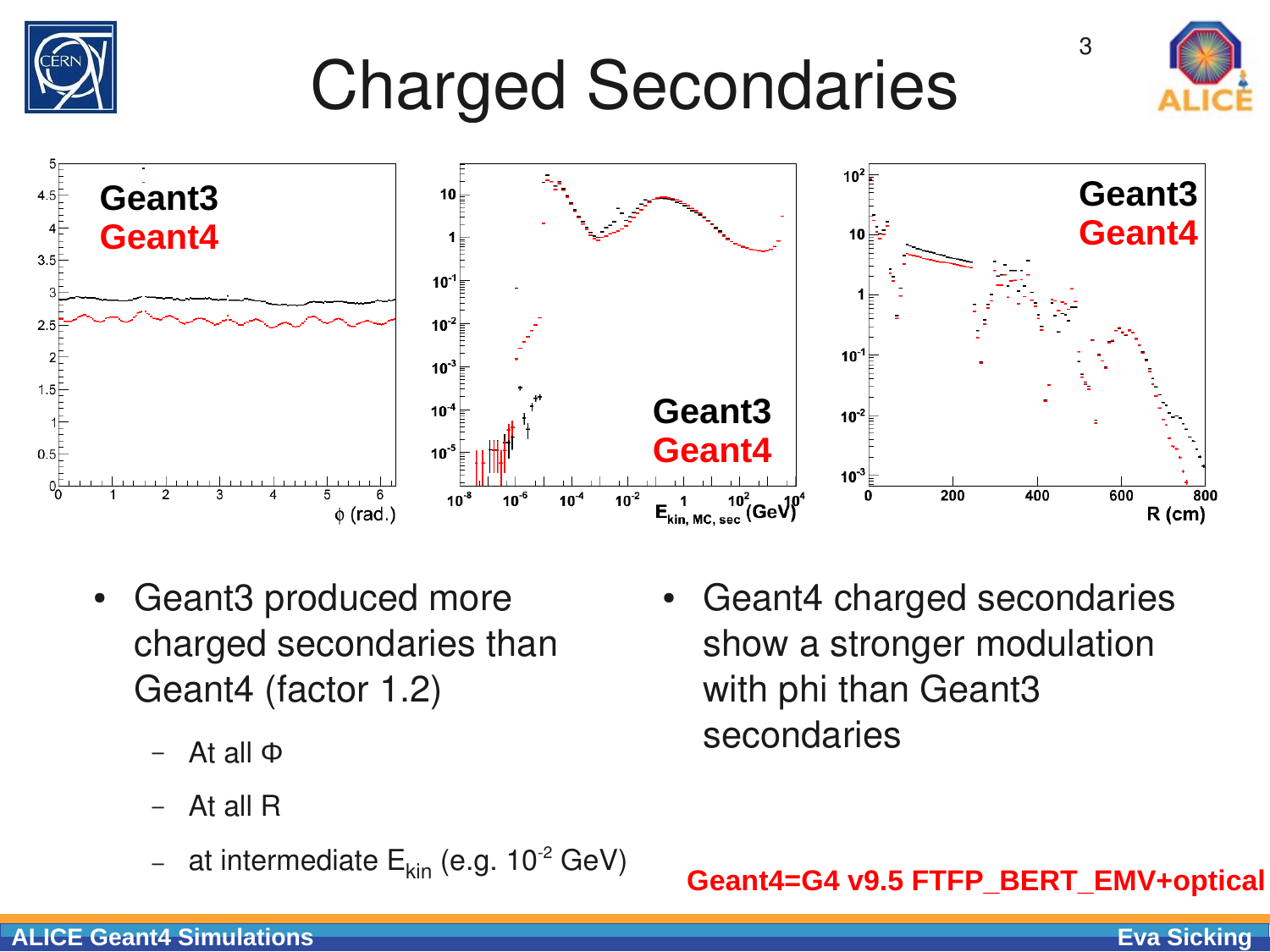## Neutral Secondaries





- Geant3 produced more neutral secondaries than Geant4 (factor 1.5)
	- At all Φ
	- At all R, except TPC range
	- Especially at intermediate and low  $E_{kin}$

#### **Geant4=G4 v9.5 FTFP\_BERT\_EMV+optical**



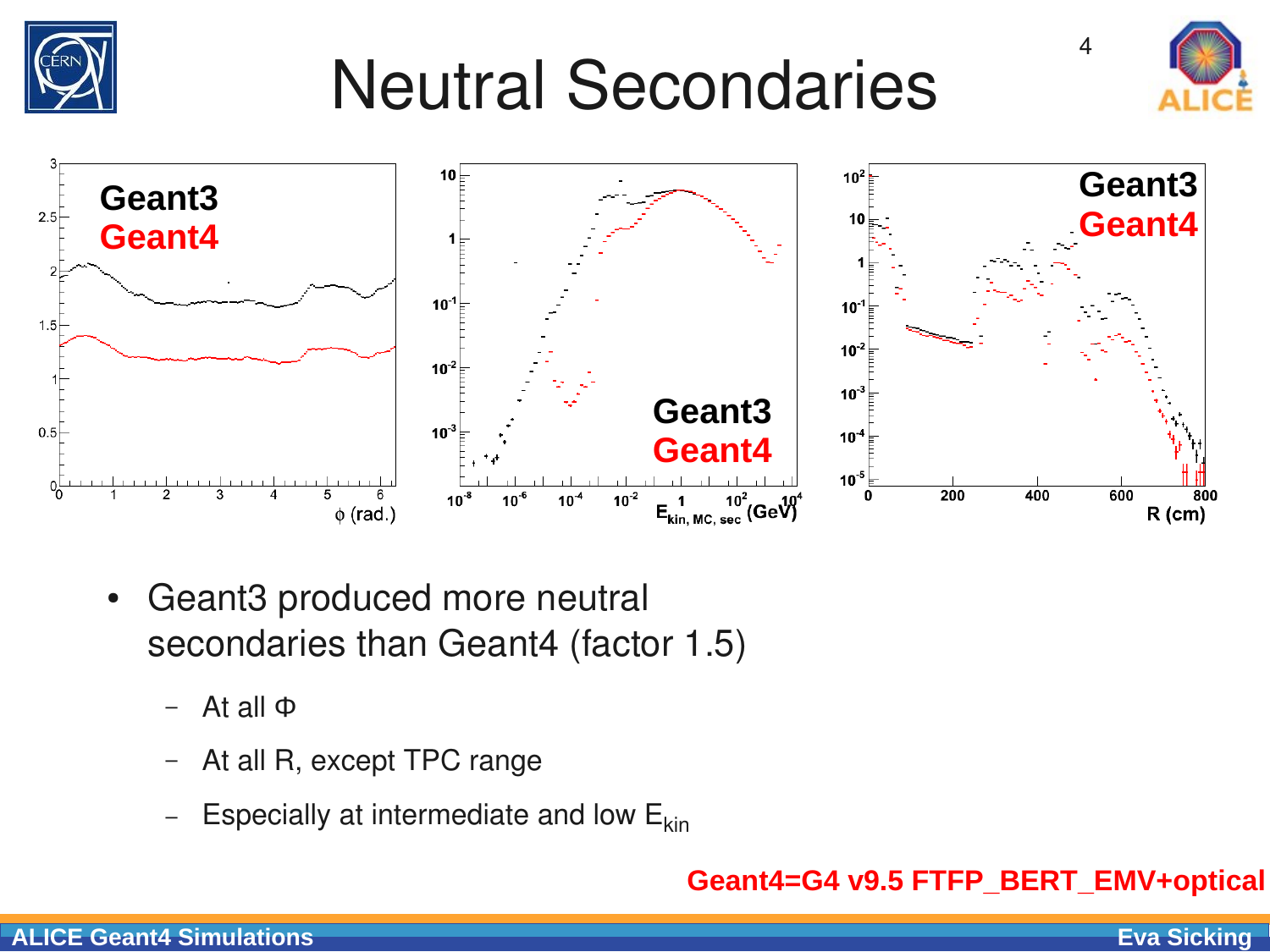

### Reconstructed ITS-TPC tracks



**Global tracks**  $0.1$  $10<sup>°</sup>$  $0.05<sup>L</sup>$  $10<sup>2</sup>$  $-0.3$  $-0.2$  $-0.1$  $0.1$  $0.2$  $-1.5$  $\overline{1.5}$  $DCA_{xy}$  (cm) η  $0.2$  $10$  $0.15$  $10<sup>2</sup>$  $0.1$  $10<sup>°</sup>$  $10<sup>-1</sup>$ 0.05  $10<sup>°</sup>$  $10<sup>4</sup>$  $10^{-1}$ 10  $p_$  (GeV/c)  $\phi$  (rad.)

Properties of reconstructed ITS-TPC tracks are similar in Geant3 and Geant4

5

• Event generator Pythia6 Perugia-0 underestimates particle yield but shape of distribution is similar

Geant<sub>3</sub>

Geant4 **v9.5 FTFP\_BERT\_EMV+optical**

**ALICE** 

**ALICE Geant4 Simulations Eva Sicking**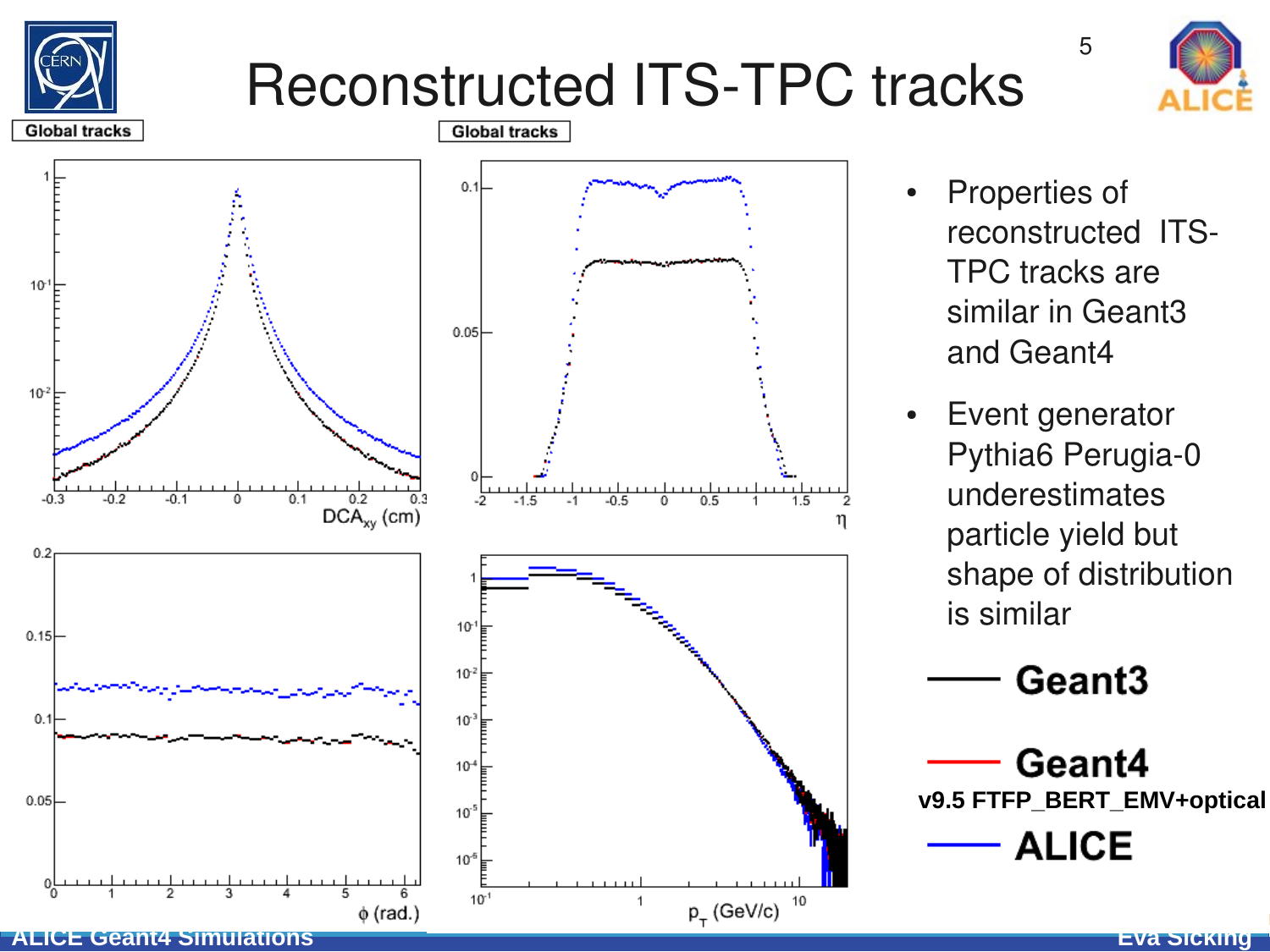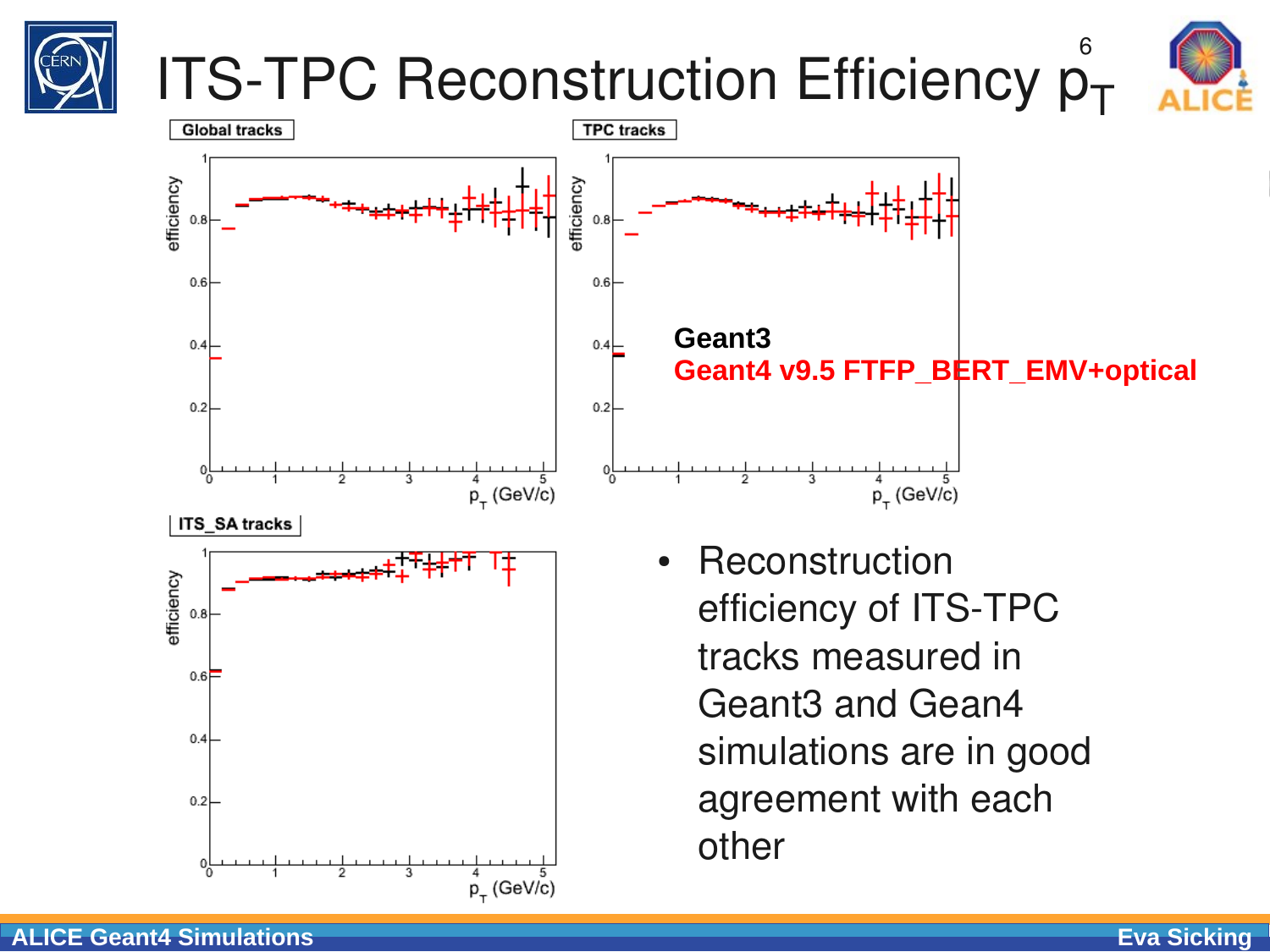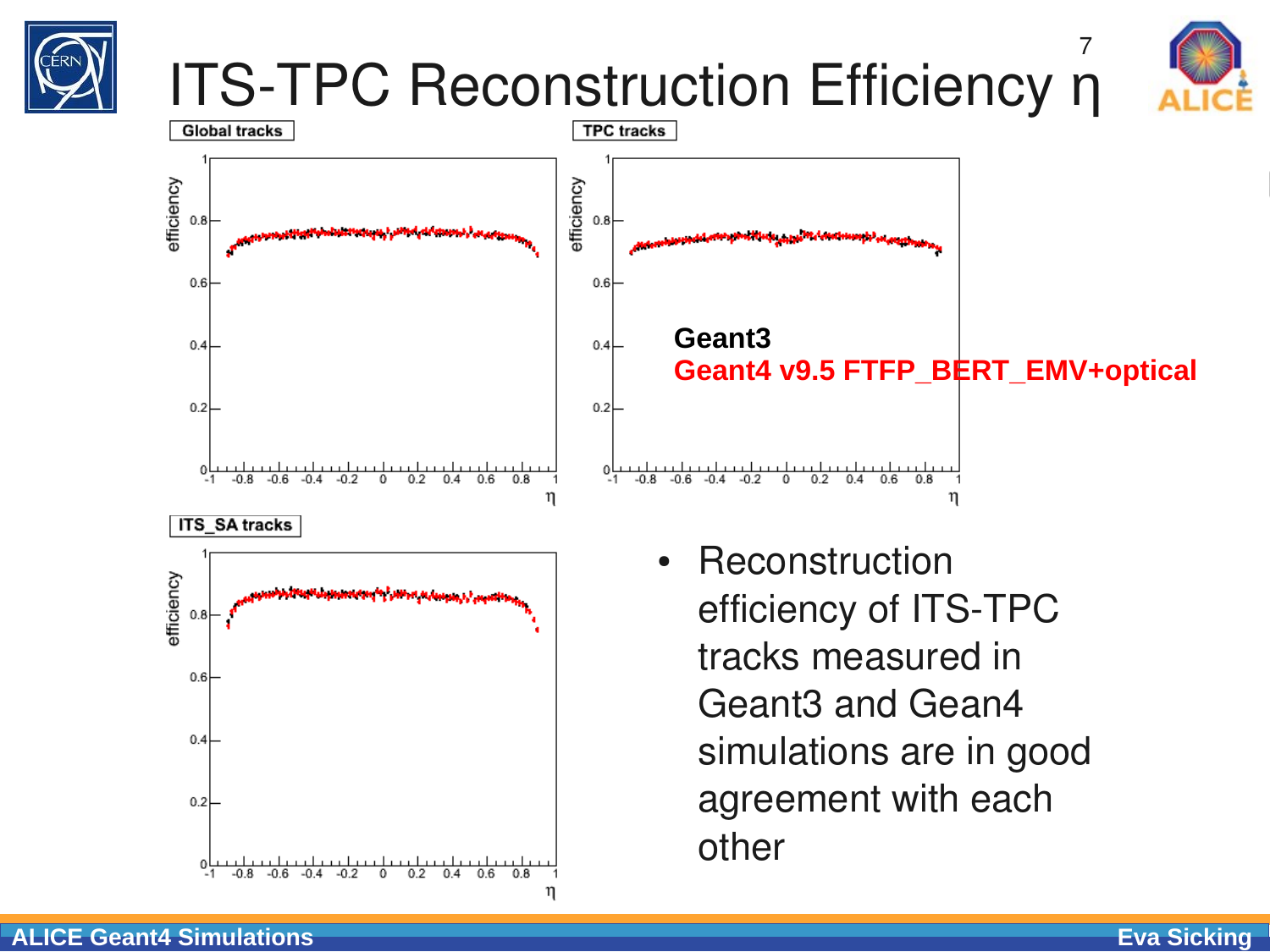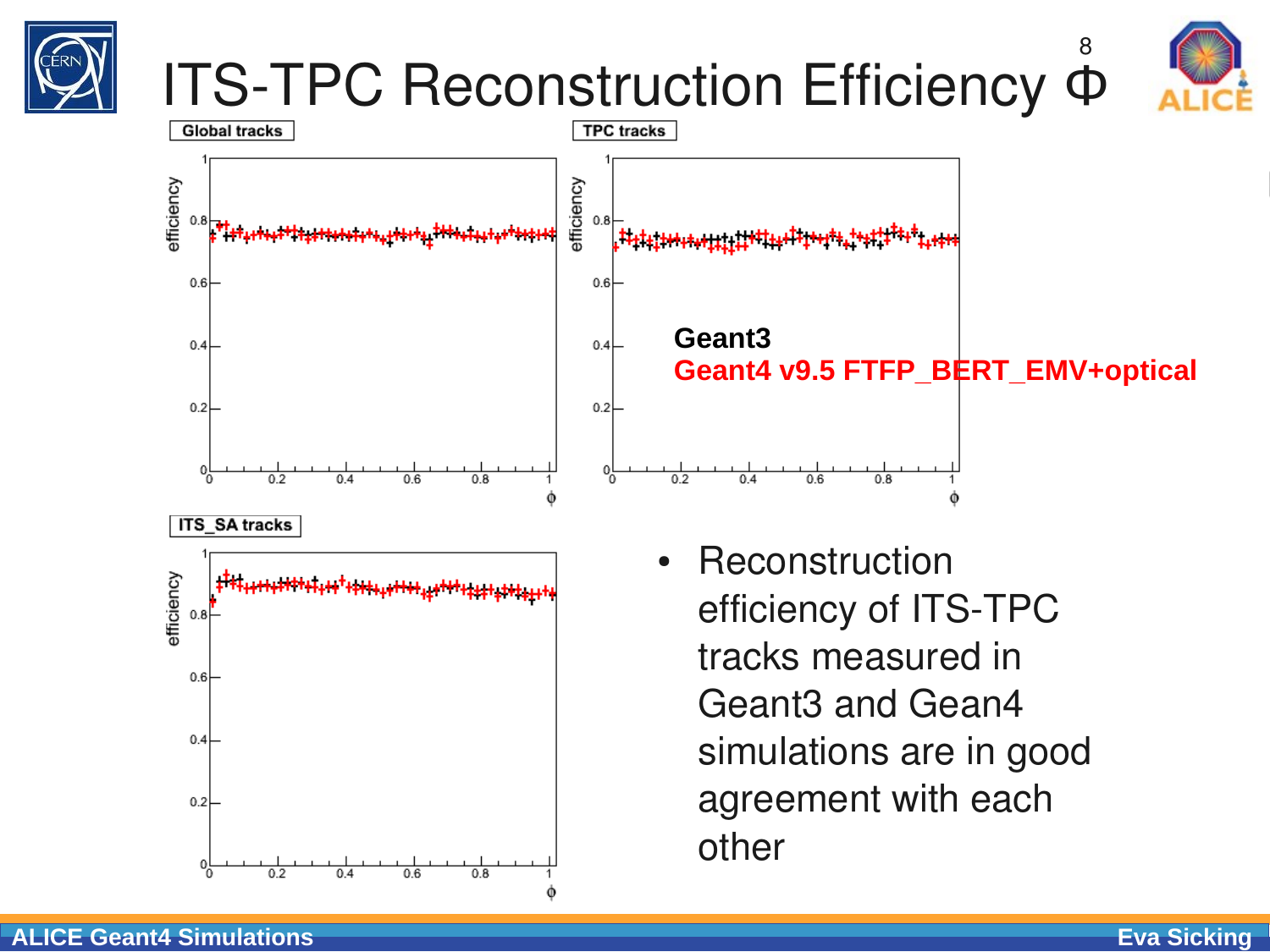

### ITS clusters (Global tracks)



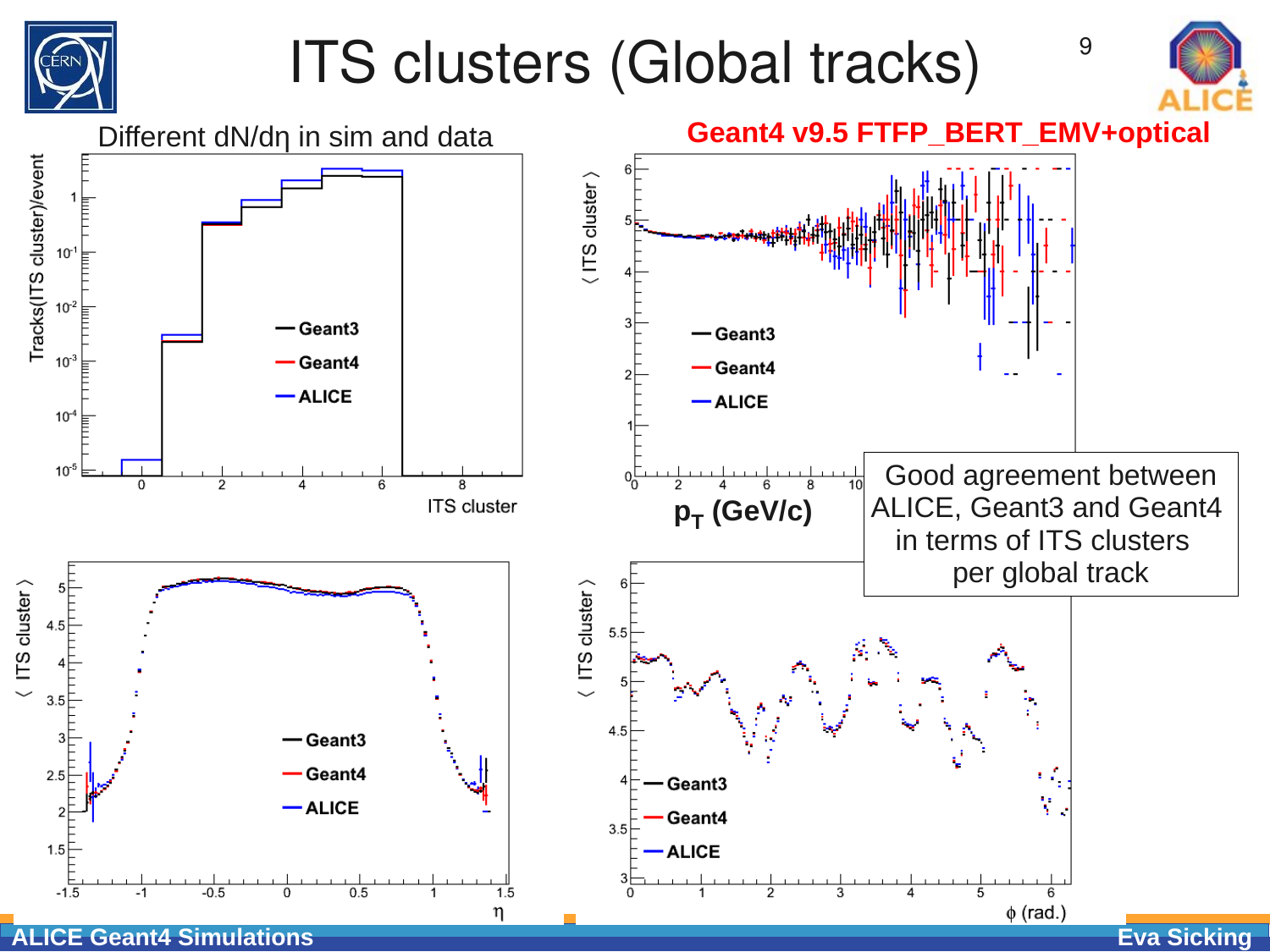

### TPC clusters (Global tracks) 10



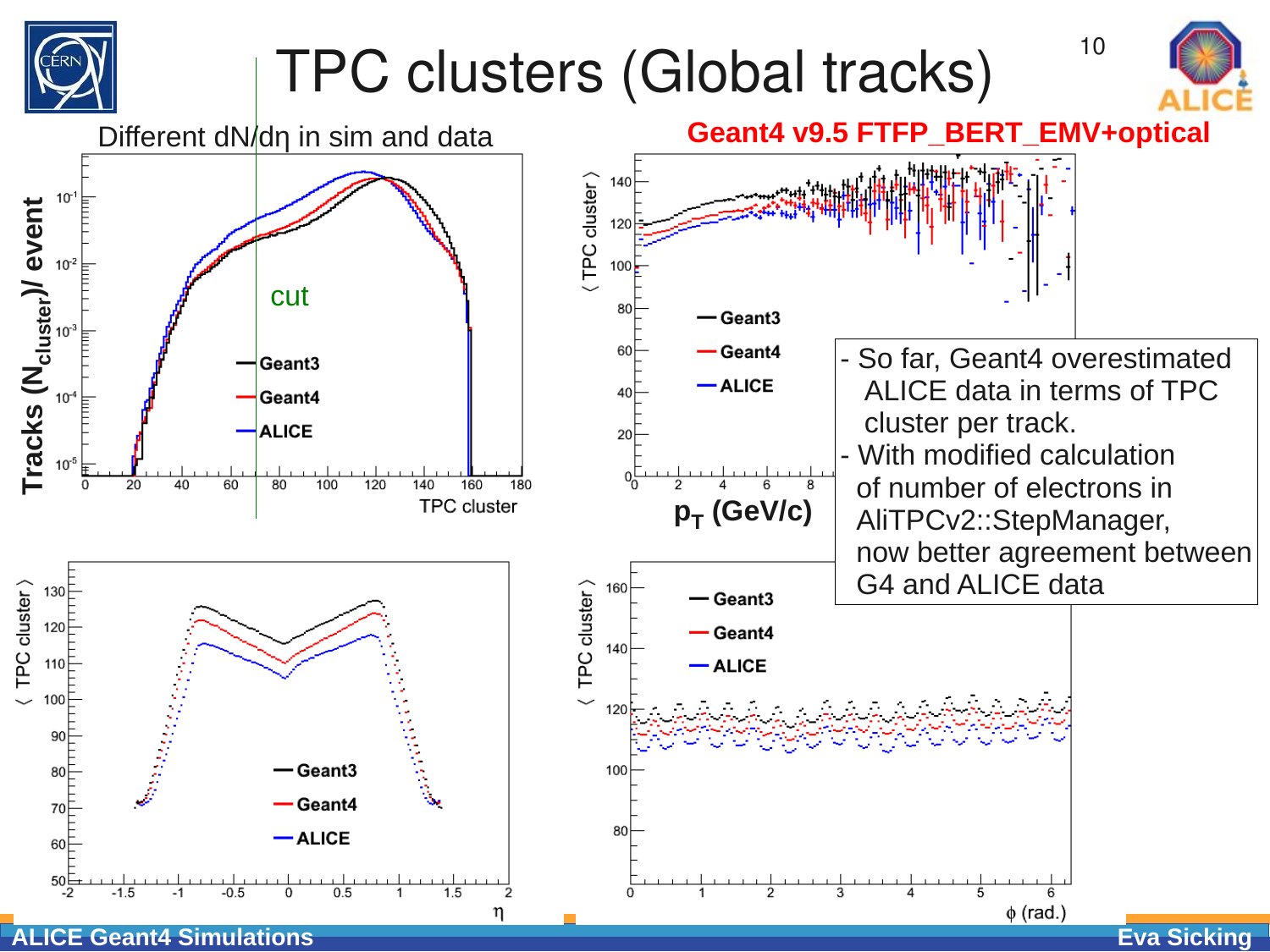

## TRD clusters (Global tracks)



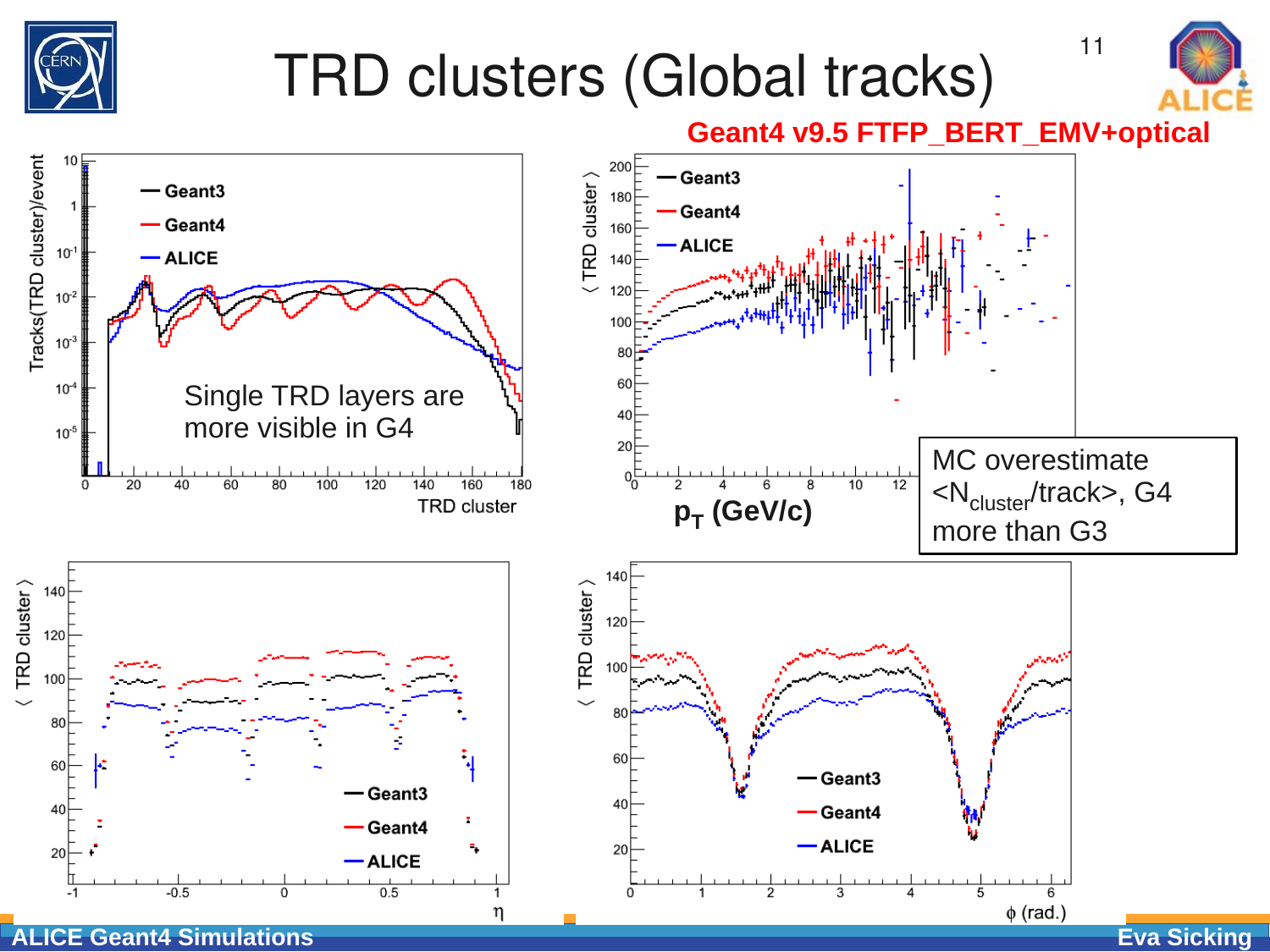

## TRD clusters



12



#### **Geant4 v9.5 FTFP\_BERT\_EMV+optical**

- energy deposition in TRD is quite sharp for all TRD tracklets in G4 as compared to G3 (and ALICE data)
- One possible explanation could be that the cuts for the delta ray electron production are too strong and only the energy deposition for the primary particles are taken into account
- "Cuts – ranges" seem to be in agreement
- Under further investigation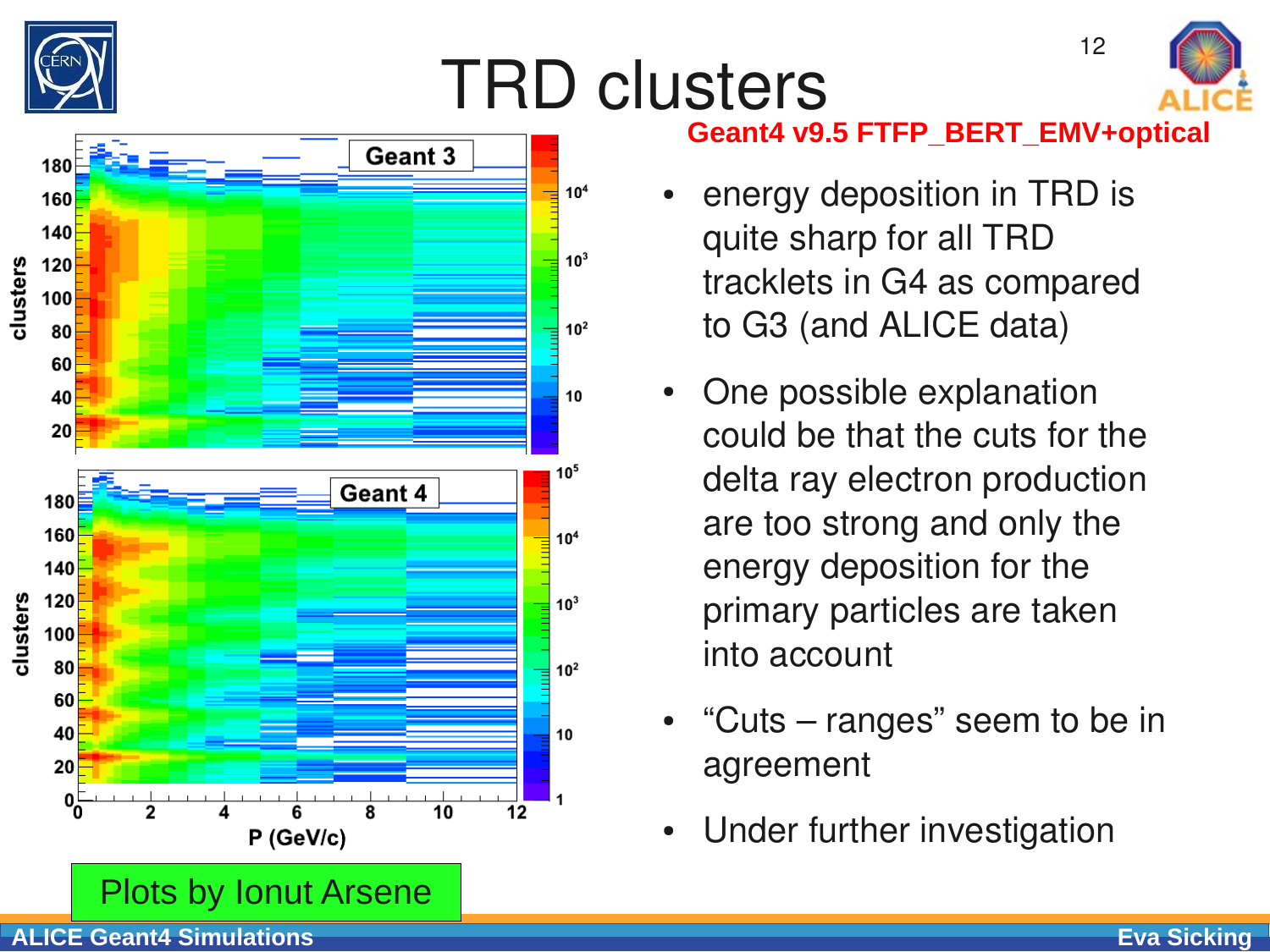

## TRD: track matching



#### **Geant4 v9.5 FTFP\_BERT\_EMV+optical**

- Matching efficiency between TPC-TRD and TRD-TOP as function of transverse momentum is in agreement between Geant3 and Geant4 (and ALICE data)
- However, Geant4 results are slightly higher

Plots by Ionut Arsene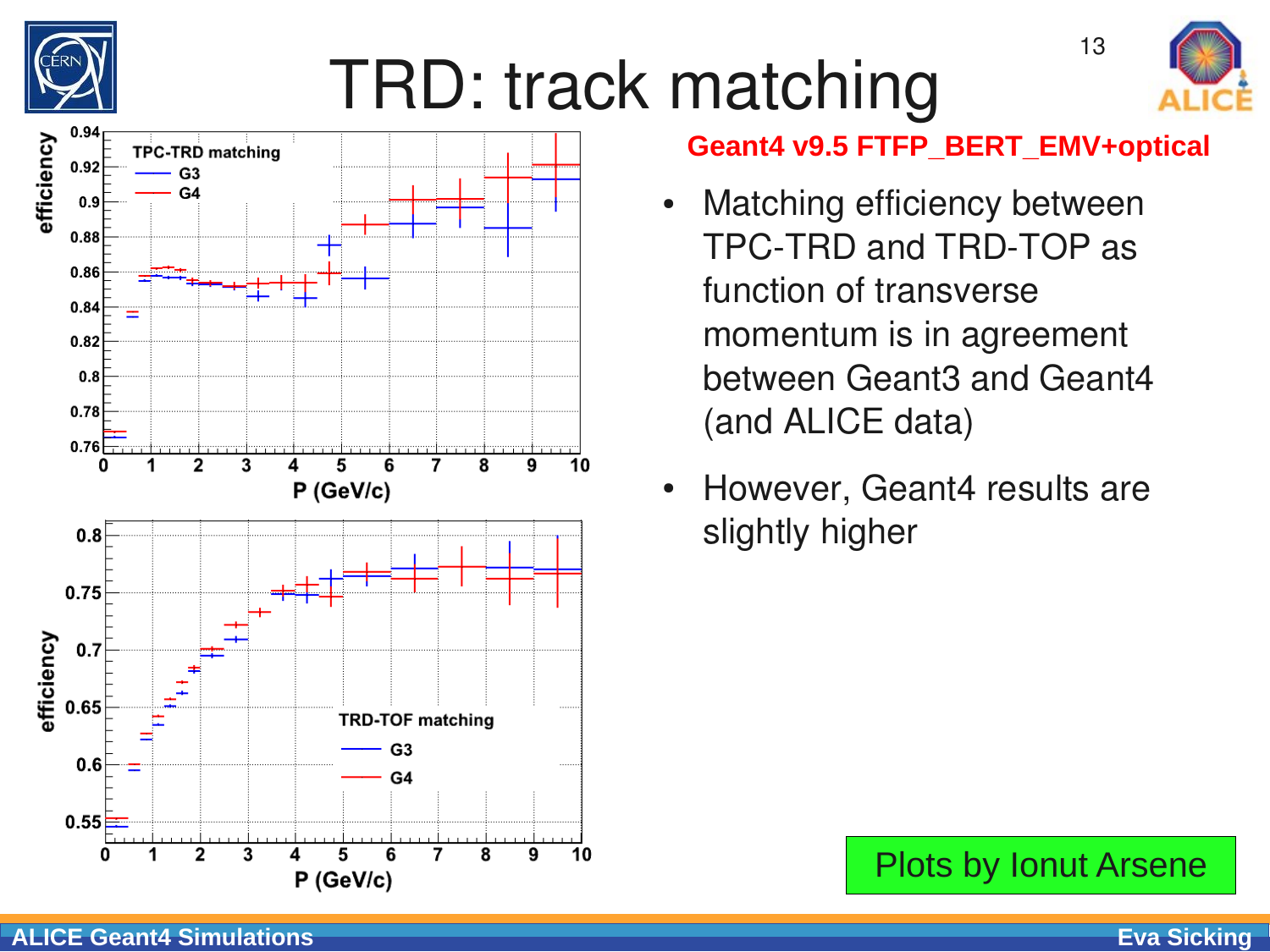

# V0 multiplicity



### **Geant4 v9.5 FTFP\_BERT\_EMV+optical**





**Geant3 Geant4** Reconstructed multiplicity V0A Reconstructed multiplicity V0C

• V0 scintillator hodoscope at  $2.8 < \eta_{V0A} < 5.1$  and  $-3.7 < \eta_{V0C} < -1.7$ 

14

- number of secondaries should be about half of total number on A side and  $\sim$  2/3 - 3/4 on C side
- Number of secondaries seems to be much higher in G3

Plots by Cvetan Cheshkov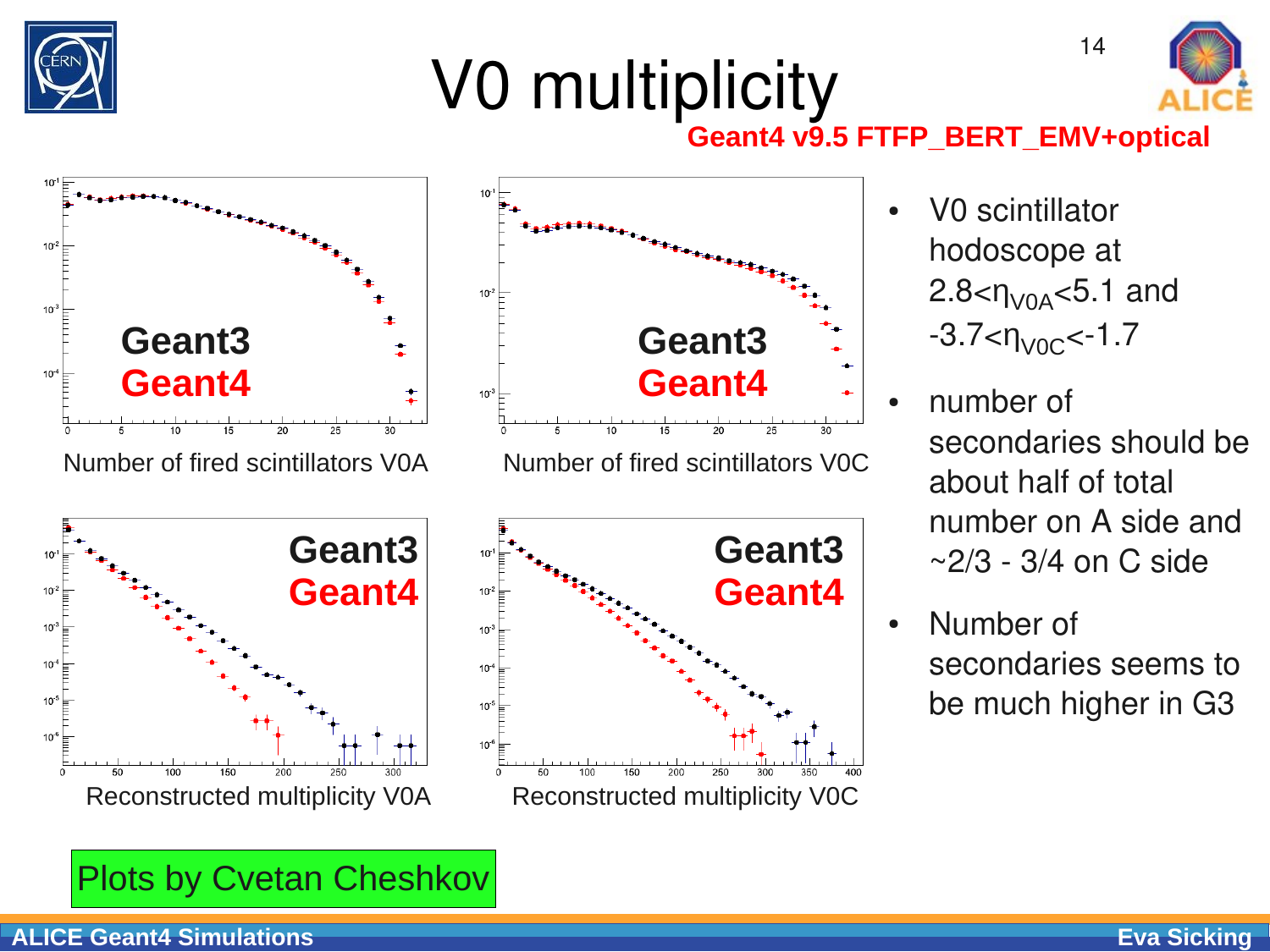

## FMD: dN/dη (charged secondaries)



15



- **Forward multiplicity** detector
- dN/dn of secondary particles in the FMD (summed over all particle energies)
- **Ratio of Geant3 to Geant 4**
- On average 10% more secondaries in FMD with Geant3
- **Local variations between 5** and 15%

#### **Geant4 v9.5 FTFP\_BERT\_EMV+optical**

### Results by Alexander Hansen

#### **ALICE Geant4 Simulations Eva Sicking**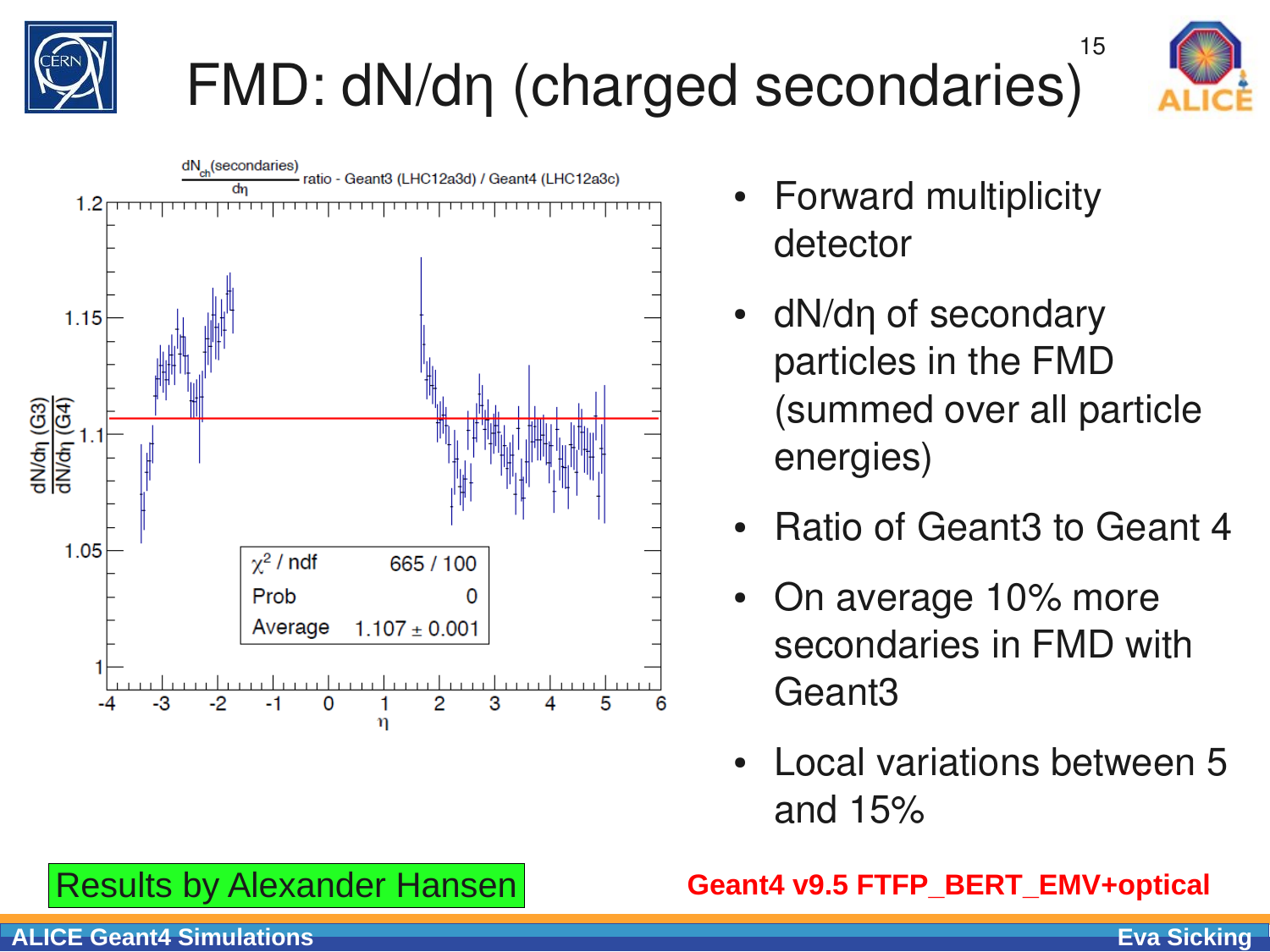

- Primary and secondary charged particles hitting FMD and SPD
- Secondaries broken down into contributing material
- Same message as previous slide: More secondaries in Geant3 than in Geant4  $\Rightarrow$  Individual ratios on next slide

### Results by Alexander Hansen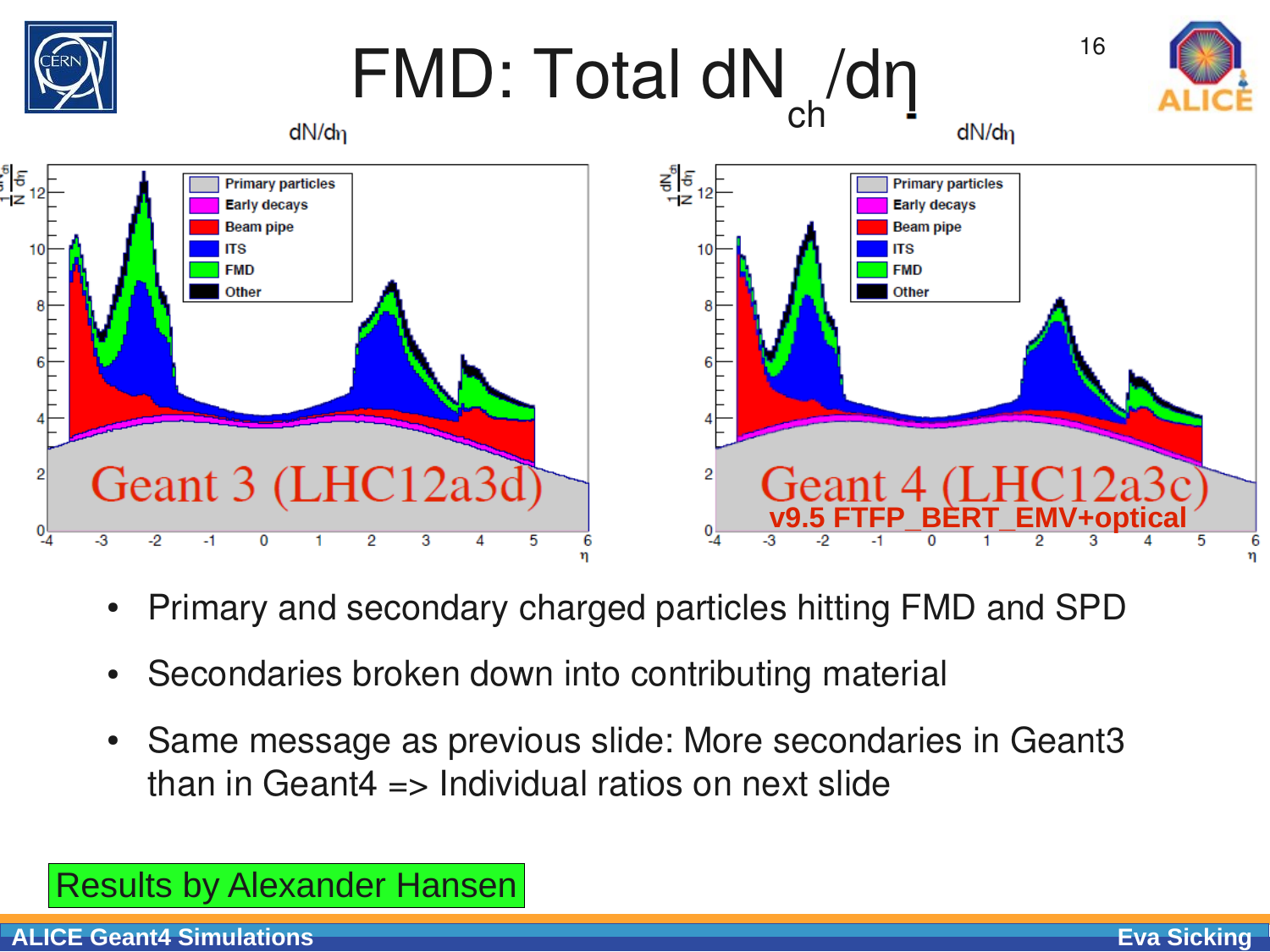

#### $FMD: Total dN/dn$  ratios  $17$ ch /dη ratios





- Once again Geant3 / Geant4 (v9.5FTFP\_BERT\_EMV+opt) ratio (summed over all particle energies)
- **Early decay** contribution seems to be the same
- Beam pipe, ITS, FMD and other sources all show structures
- Note that at mid-rapidity FMD contributes with very little  $\Rightarrow$  The large variations observed are statistical, see big error bars

Results by Alexander Hansen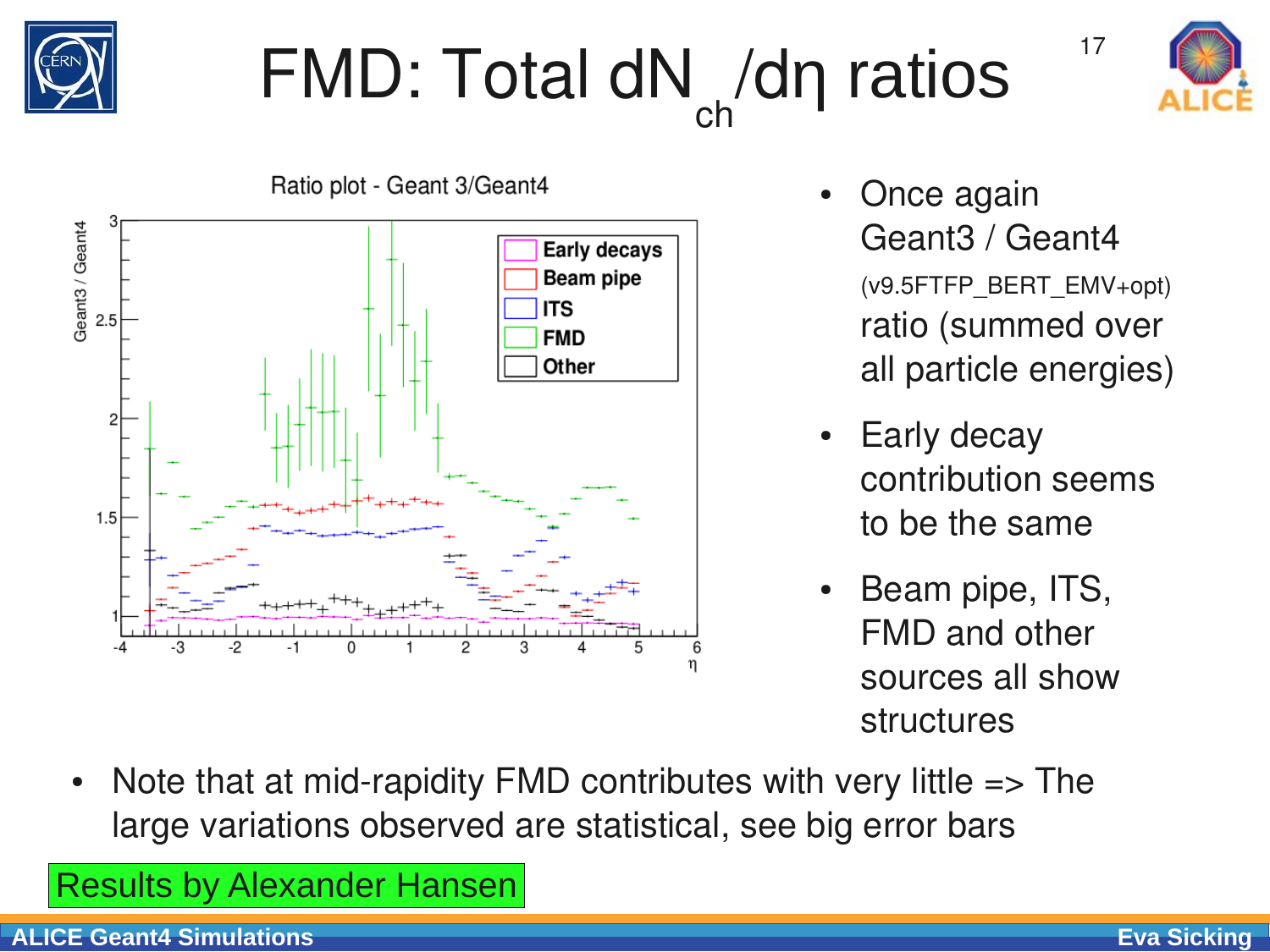

### Timing compared to Geant3



|                    | <b>RunSimulation</b> | Run  |
|--------------------|----------------------|------|
| Geant <sub>3</sub> | 100%                 | 100% |
| G4 v9.4.p03 Q      | 365%                 | 180% |
| G4 v9.5 Q          | 350%                 | 195% |
| G4 v9.5 F          | 350%                 | 185% |

- RunSimulation = Transport
- Run: whole simulation including also digitization
- $Q = QGSP$  BERT EMV+optical
- $F = FTFP$  BERT EMV+optical
- Values are average results of 5 log files per production. Variation of single results to average value is within ~20%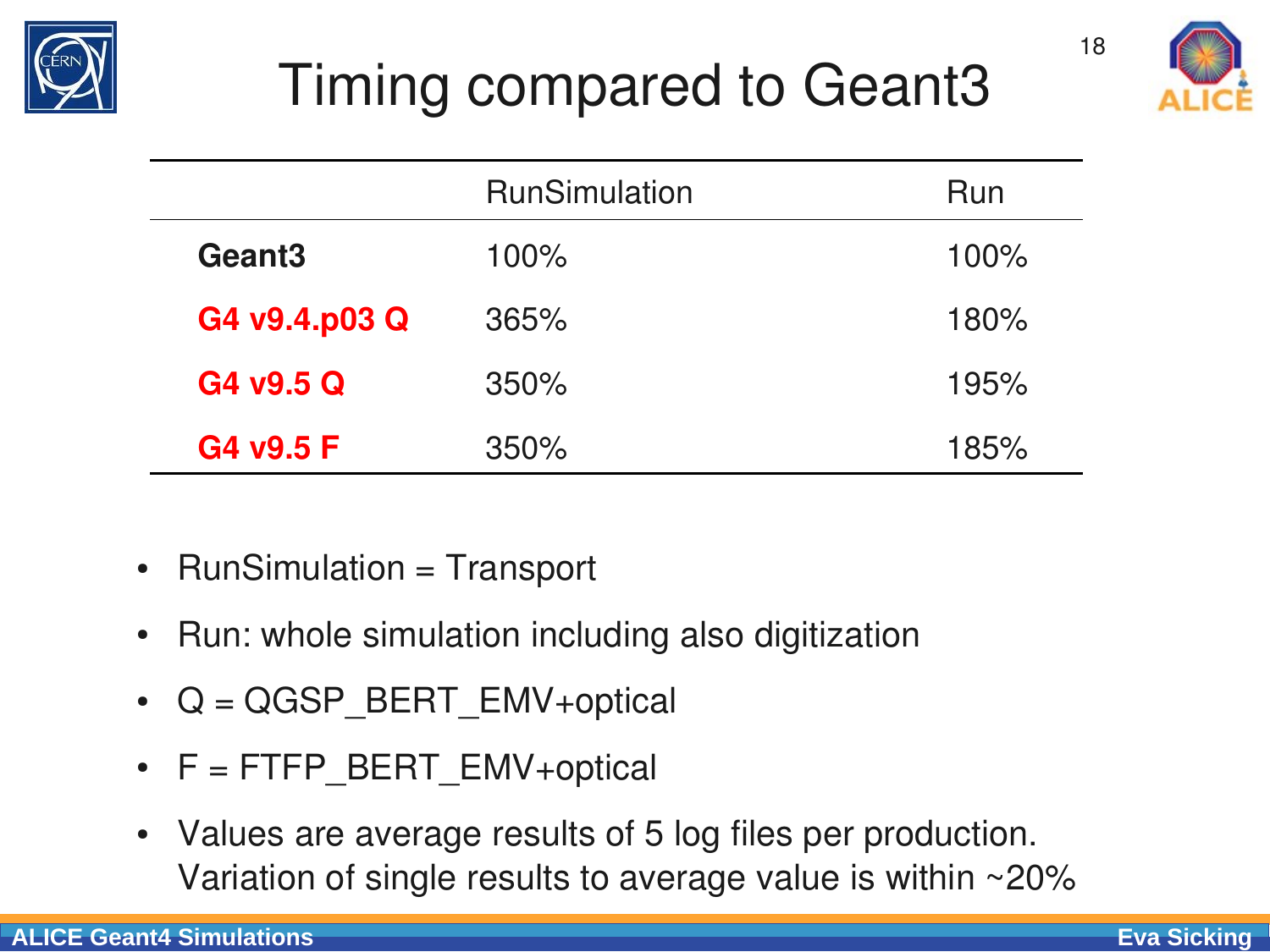

# Open Issue with Geometry



19

- About 5% of the G4 jobs (similar for both Geant4 versions and physics lists) are aborted in the simulation phase
- Under investigation but difficult to reproduce

\*\*\* G4Exception : InvalidCondition

issued by : G4MultiLevelLocator::EstimateIntersectionPoint()

Error in advancing propagation.

The final curve point is not further along than the original!

\*\*\* Fatal Exception \*\*\* core dump \*\*\*

\*\*\* G4Exception: Aborting execution \*\*\*